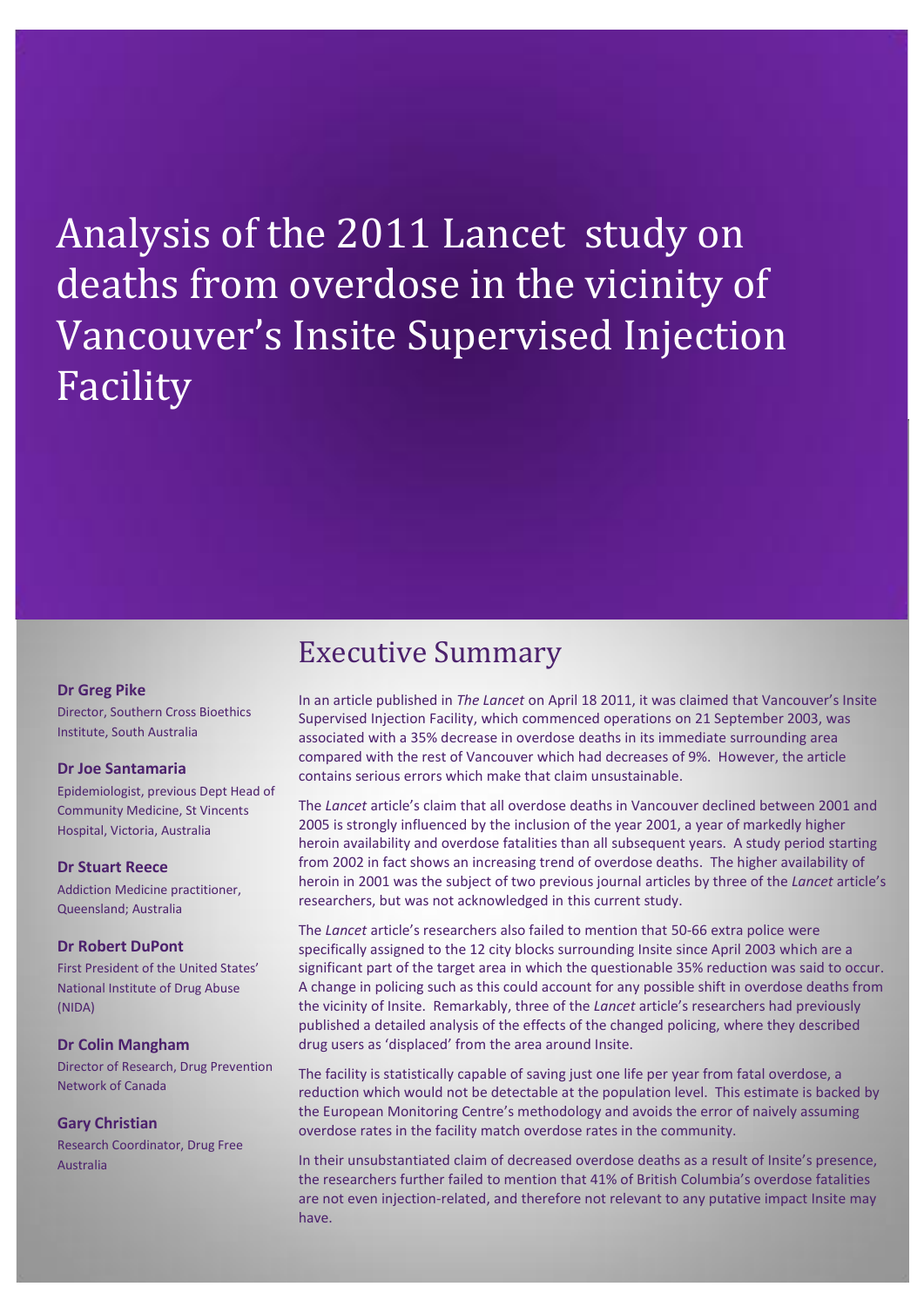### **INTRODUCTION**

This analysis, which has been completed for two drug prevention organisations, the Drug Prevention Network of Canada and Real Women of Canada, examines the methodology, data, interpretation and conclusions of the *Lancet* article of April 18 2011 by the research team *Brandon D L Marshall, M-J Milloy, Evan Wood, Julio S G Montaner and Thomas Kerr* titled "Reduction in overdose mortality after the opening of North America's first medically supervised safer injecting facility: a retrospective population-based study". The study can be found at [http://www.communityinsite.ca/injfacility.pdf.](http://www.communityinsite.ca/injfacility.pdf)

### **THE LANCET ARTICLE**

The study's abstract reads:

*Methods* We examined population-based overdose mortality rates for the period before (Jan 1, 2001, to Sept 20, 2003) and after (Sept 21, 2003, to Dec 31, 2005) the opening of the Vancouver SIF. The location of death was determined from provincial coroner records. We compared overdose fatality rates within an a priori specified 500 m radius of the SIF and for the rest of the city. *Findings* Of 290 decedents, 229 (79.0%) were male, and the median age at death was 40 years (IQR 32-48 years). A third (89, 30.7%) of deaths occurred in city blocks within 500 m of the SIF. The fatal overdose rate in this area decreased by 35.0% after the opening of the SIF, from 253.8 to 165.1 deaths per 100 000 person-years (p=0.048). By contrast, during the same period, the fatal overdose rate in the rest of the city decreased by only 9.3%, from 7.6 to 6.9 deaths per 100 000 person-years (p=0.490). There was a significant interaction of rate differences across strata (p=0.049).

Our analysis outlines the considerable errors in the above article which invalidate its findings. Where possible the URL of any referenced abstract, statistics or work is included to enable readers to verify all relevant information for themselves.

### **UPWARD TREND IN DEATHS SINCE 2002**

The *Lancet* article under analysis here cites 9.3% decreases in overdose fatalities for all of Vancouver after Insite's commencement versus 35% decreases in overdose fatalities in the Downtown Eastside (DTES) areas within a 500 metre radius of Insite.

The claims of this article are very curious from the outset, simply because a review of the statistics by the British Columbia Coroner's Service, found at

**In an article published in** *The Lancet* **on April 18 2011, it was claimed that Vancouver's Insite Supervised Injection Facility, which commenced operations on 21 September 2003, was associated with a 35% decrease in overdose deaths in its immediate surrounding area compared with the rest of Vancouver which had decreases of 9%.**

**However, the article contains serious errors which make that claim unsustainable.**

**The** *Lancet* **article's claim that all overdose deaths in Vancouver declined between 2001 and 2005 is strongly influenced by the inclusion of the year 2001, a**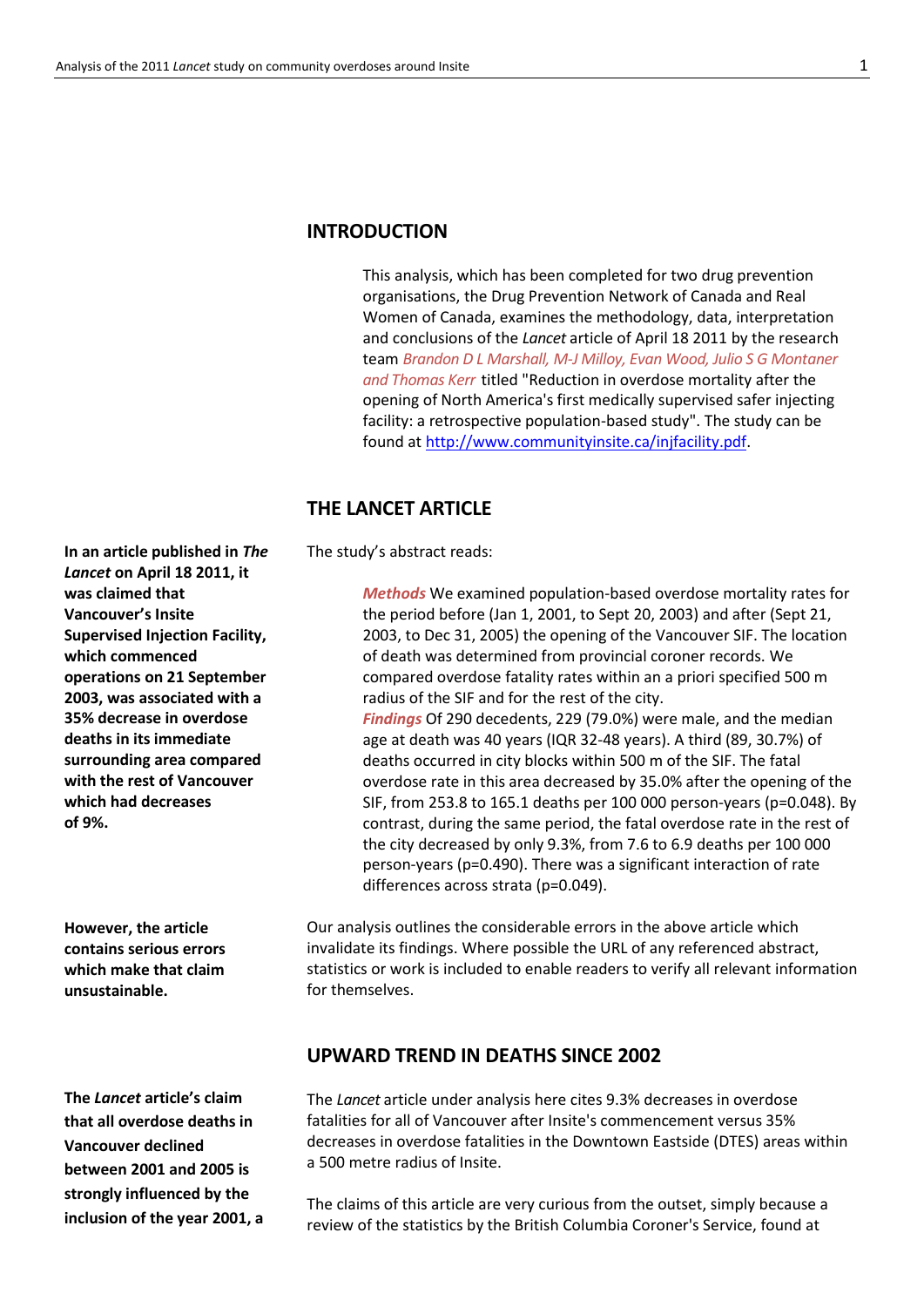**year of markedly higher heroin availability and overdose fatalities than all subsequent years. A study period starting from 2002 in fact shows an increasing trend of overdose deaths.** 

[http://www.pssg.gov.bc.ca/coroners/publications/docs/stats-illicitdrugdeaths-](http://www.pssg.gov.bc.ca/coroners/publications/docs/stats-illicitdrugdeaths-1997-2007.pdf)[1997-2007.pdf](http://www.pssg.gov.bc.ca/coroners/publications/docs/stats-illicitdrugdeaths-1997-2007.pdf) clearly indicates the contrary - since Insite commenced operations on 21 September 2003 illicit drug deaths have very clearly and unmistakably increased, not decreased.

These Coroner's statistics for Vancouver and the entirety of British Columbia can also be compared with the drug death statistics for the DTES, which are found in the Vital Statistics reports (Table 45 in each) published by the British Columbia Ministry of Health for the relevant years at [http://www.vs.gov.bc.ca/stats/annual/.](http://www.vs.gov.bc.ca/stats/annual/) (We will return to their interpretation later). The official, published statistics from 1997 to 2007 are:

|                     |  |  |  |                | 1997 1998 1999 2000 2001 2002 2003 2004 2005 2006 2007 |  |
|---------------------|--|--|--|----------------|--------------------------------------------------------|--|
| Vancouver           |  |  |  |                | 140 191 108 87 90 49 51 67 56 54 55                    |  |
| All BC <b>All B</b> |  |  |  |                | 310 417 278 248 246 170 189 194 218 228 200            |  |
| DTES only           |  |  |  | 31 27 28 32 37 |                                                        |  |



As can be seen from the above graph the trajectory of overdose deaths in Vancouver, which are the subject of the *Lancet* article's claimed decreases, is consistent with that of illicit drug overdoses for all of British Columbia. Drug overdose fatalities peaked in 1998 with the availability of plentiful, cheaper heroin, sharply decreasing through to the year 2002, the year before Insite opened, and then exhibiting gradual increases thereafter.

It must be noted that the Coroner's data includes drug overdoses judged to be intentional suicide, homicide or some other undetermined rationale. These make up 8.4% of the BC total. The BC Vital statistics likewise include suicides, homicides and undetermined rationale, but additionally include accidental deaths from the legal use of prescribed drugs.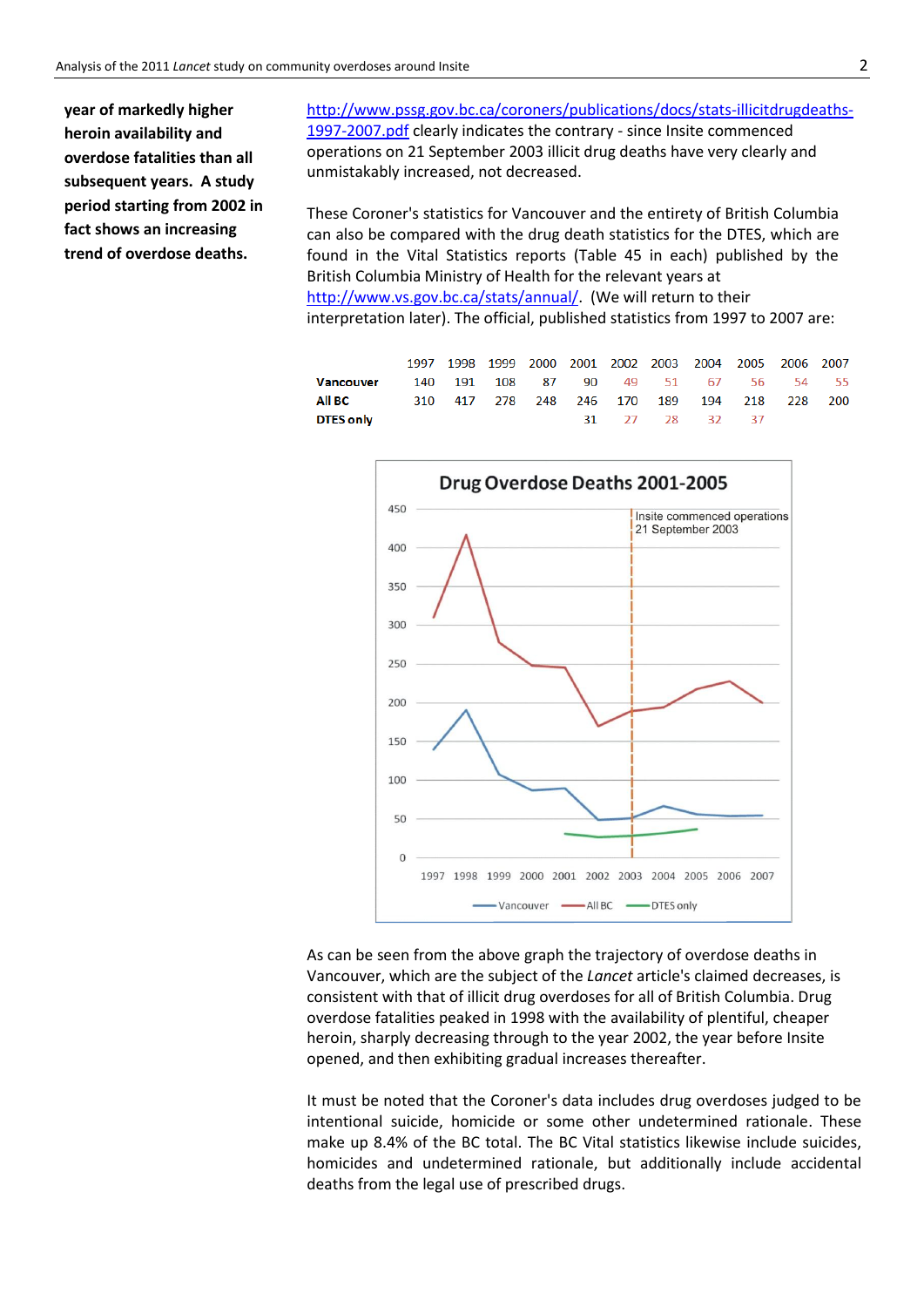For the years 2001-2005 the *Lancet* article's researchers elsewhere record 150 drug overdose deaths for the DTES<sup>1</sup> once suicides and unexplained deaths are excluded, however they do not give a breakdown of the number of deaths for the five years totalling to their nominated 150 DTES deaths. Because they have not made this level of detail available it may appear that no judgment can be made regarding increases or decreases in overdose deaths for the DTES. However the Vital Statistics drug-related deaths for 2001-2005 total 155, indicating that there were only 5 suicides or unexplained deaths over the five year period, or on average, just one per year. This indicates that the two datasets are sufficiently close to make the judgment that DTES overdose deaths, exclusive of suicides or unexplained deaths, were trending higher from 2002 on.

Given that there have only been increases in drug overdoses at the community level in Vancouver, despite the presence of the supervised injection facility, the question must be raised as to how the *Lancet* article has found 35% decreases for the area around Insite, and 9% decreases for the rest of Vancouver.

Visually from the above graph, the inclusion of 2001 in the  $32^{2/3}$  month pre-Insite comparison period, with overdose fatalities almost double that of 2002, has the effect of artificially manufacturing a decrease in drug overdose deaths in relation to the comparison period of  $27^{1/3}$  months after Insite was opened.

It is difficult to ascertain why the *Lancet* article's authors would include the 2001 year in their calculations when it creates a false picture of decreasing overdoses post-Insite. Excluding 2001 would instead have revealed an increasing trend in overdose death rates. One thing is abundantly clear - three of the *Lancet* article's authors were very clear-sighted about the reasons for the higher overdose fatality figures before 2002, as is evidenced in their *Addiction*  journal study of 2006 by *Wood E, Stoltz JA, Li K, Montaner JS, Kerr T,* titled 'Changes in Canadian heroin supply coinciding with the Australian heroin shortage'.<sup>2</sup>

Statements in their *Addiction* article make it clear that 2001 and preceding years belong to a very different drug availability milieu to the years 2002 and after. From their abstract,

> *Results* There was a 35% reduction in overdose deaths, from an annual average of 297 deaths during the years 1998-2000 in comparison to an average of 192 deaths during 2001-03. Similarly, use of naloxone declined 45% in the period coinciding with the Australian heroin shortage. Interestingly, the weight of Canadian heroin seized declined 64% coinciding with the Australian heroin shortage, from an average of 184 kg during 1998-2000 to 67 kg on average during 2001-03. Among 1587 VIDUS participants, the period coinciding with the Australian heroin shortage was associated independently with reduced daily injection of heroin [adjusted odds ratio: 0.55 (95% CI: 0.50-0.61); P < 0.001].

**The higher availability of heroin in 2001 was the subject of two previous journal articles by three of the** *Lancet* **article's researchers, . . .**

 $\overline{a}$ 

 $1$  Milloy M-J, Marshal B, Wood E, Montaner J, Kerr T. Burden of illicit drug overdose mortality in British Columbia and the effect of Vancouver's Supervised Injection Facility. See Slide 8 [http://www.bccdc.ca/NR/rdonlyres/850336FA-06F1-4D19-88D6-](http://www.bccdc.ca/NR/rdonlyres/850336FA-06F1-4D19-88D6-5223DABF54D2/0/May6BurdenofIllicitDrugOverdoseMortalityinBC.pdf)

[<sup>5223</sup>DABF54D2/0/May6BurdenofIllicitDrugOverdoseMortalityinBC.pdf](http://www.bccdc.ca/NR/rdonlyres/850336FA-06F1-4D19-88D6-5223DABF54D2/0/May6BurdenofIllicitDrugOverdoseMortalityinBC.pdf) - we note that all deaths within Vancouver add up to 290 on this slide, which accords exactly with the 290 nominated in the *Lancet* article

 $2$  Wood E, Stoltz JA, Li K, Montaner JS, Kerr T. Changes in Canadian heroin supply coinciding with the Australian heroin shortage. Addiction 101 (2004) p 689-695 <http://www.ncbi.nlm.nih.gov/pubmed/16669902>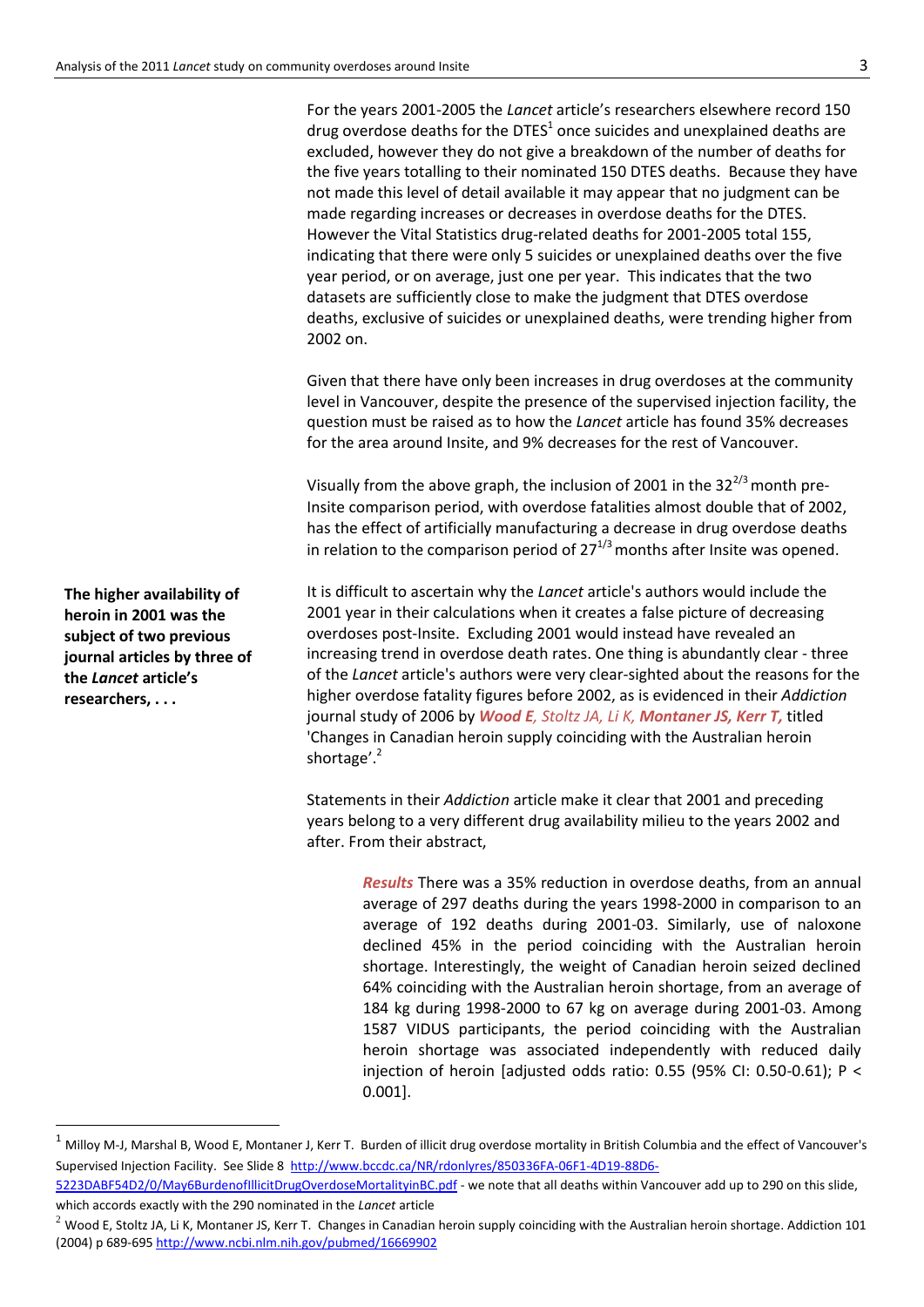Further, in a 2007 article by *Thomas Kerr, Nadia Fairbairn, Mark Tyndall, David Marsh, Kathy Li, Julio Montaner, Evan Wood,* 3 the following statements clearly delineated substantial declines in overdoses amongst the Vancouver Injection Drug Users Study (VIDUS) cohort of drug users from Vancouver's DTES during 2001 along with proposed causes,

As indicated in Fig. 1, the proportion of participants reporting a nonfatal overdose has declined steadily since enrolment, with 21% of individuals reporting a non-fatal overdose in 1997 compared with just 6% in 2004. The most substantial decline occurred during 2001, with the proportion of participants reporting a non-fatal overdose declining from 12 to 5% during this year.

However, it should be noted that there was a decline over time in the proportion of participants reporting non-fatal overdose, with the most substantial decline occurring during 2001. This decline is consistent with other reports indicating a reduction in heroin-related overdoses during this period (Wood et al., 2006) and suggests that global reductions in heroin supply may have played a role in the declines in non-fatal overdose reported here.

From a study of illicit drug availability in seven Canadian cities<sup>4</sup> by other researchers,

> Moreover, the longitudinal analysis suggested that heroin use had significantly decreased in all sites since 2001 (overall effect –24.9%, p < 0.001). Use of cocaine and crack cocaine was also very common across the sites and also decreased over time (–14.1% and –11.7% respectively, p < 0.001). Parallel to the above changes, key risk behaviours (e.g., drug injection, needle sharing and overdosing) decreased.

It is evident from the above studies that there were significant, visible changes in heroin availability during 2001, a transition year between the high heroin availability of previous years, and the clearly lower levels of availability from 2002 onwards. While the declines were still in process throughout 2001, the year still exhibited significantly higher overdose fatalities, naloxone administrations and heroin seizures than any of the years 2002 and following.

The Wood et al. study re Canadian/Australian heroin shortage comparisons, despite its shortcomings, (its thesis re drug interdiction had previously been invalidated by the 2005 *Addiction* article by Degenhardt<sup>5</sup> which reported Australian Federal Police working with police in Thailand to stop heroin supply *at its source*), nevertheless details changes in heroin availability which were again significant enough to prompt the study's faulty hypothesis.

**.** 

<sup>3</sup> Kerr T, Fairbairn N, Tyndall M, Marsh D, Li K, Montaner J, Wood E. Predictors of non-fatal overdose among a cohort of polysubstance-using injection drug users. Drug and Alcohol Dependence 87 (2007) pp 39-45 <http://www.ncbi.nlm.nih.gov/pubmed/16959438>

<sup>4</sup> Fischer B, Rehm J, Patra J, Firestone Cruz M. Changes in illicit opioid use across Canada. CMAJ 175 no.11 (2006) pp 1385-87 <http://www.cmaj.ca/content/175/11/1385.full.pdf+html>

<sup>5</sup> Degenhardt L, Reuter P, Collins L, Hall W. Evaluating Explanations of the Australian "heroin shortage" Addiction 100, (2005) pp 459-469 <http://citeseerx.ist.psu.edu/viewdoc/download?doi=10.1.1.88.9001&rep=rep1&type=pdf>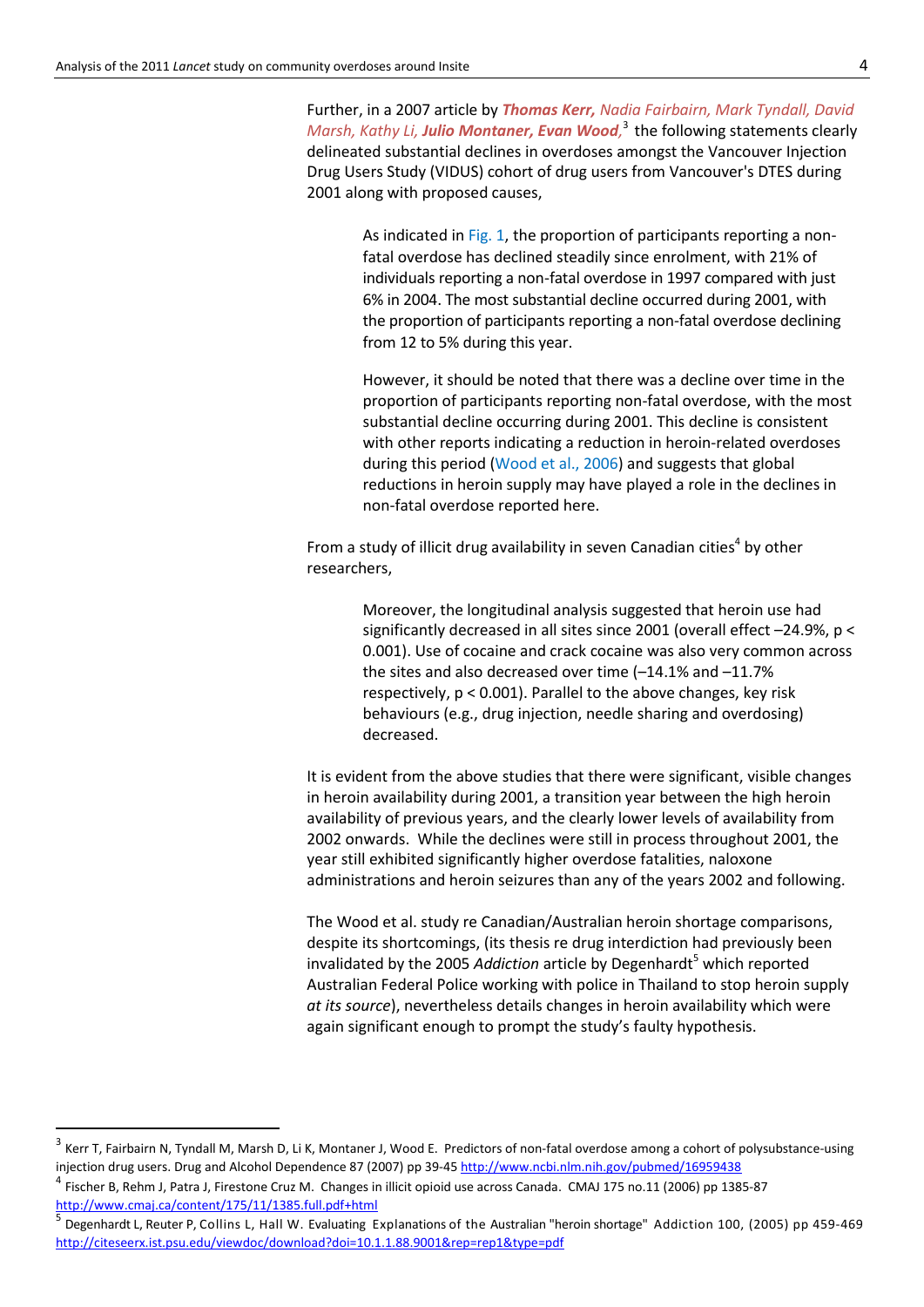**. . . but was not acknowledged in this current study.**

Yet the *Lancet* article's researchers declared that,

Our findings are consistent with the time-series analyses of drugrelated deaths occurring after the opening of SIFs in Germany and Australia. However, the German study did not assess the relation between proximity to a facility and overdose mortality within the surrounding environs. Furthermore, an abrupt reduction in heroin supply that occurred during the same period as the Australian facility's opening limited the conclusions that could be drawn from this assessment. *By contrast, we have no evidence that significant changes in drug supply or purity occurred during the study period (our emphasis)*. 6

The inclusion of 2001 in the pre-Insite comparison years, with its Vancouver overdose deaths almost double those of 2002, has the effect of manufacturing the illusion of decreasing overdose deaths when in fact they were increasing. We find it very difficult to imagine that this could have escaped the attention of the *Lancet* article researchers.

### **POLICING CHANGES A SUFFICIENT CAUSE**

**The** *Lancet* **article's researchers also failed to mention that 50-66 extra police . . .**

**.** 

This analysis has already established that overdose fatalities were increasing in the years after Insite commenced operations, and we will later demonstrate that, regardless, no positive impact by Insite on overdose deaths could have been detected at the population level.

However, despite the errors of the *Lancet* article discussed thus far there is every likelihood that overdose fatalities close to Insite since 2003 could have decreased relative to the previously graphed increases for the rest of the DTES and for the rest of Vancouver. The reason for some confidence in this assertion is the major changes in policing and police officer numbers in the immediate area around Insite instituted 6 months before Insite officially commenced operations, with these changes continuing to this day.

Yet, curiously, the *Lancet* article's researchers disclaim any awareness of these well-documented and, in the words of drug users from the area, cataclysmic changes. In listing the possible confounders that might make their thesis of Insite's impact on DTES overdose deaths invalid they state that,

> Migration of IDUs (intravenous drug users) out of the study area could also theoretically explain the decrease in overdose mortality rates. However, a previous analysis of Vancouver IDUs showed that migration rates were stable and low throughout the study period, and that active injectors and those at greater risk of overdose tend to remain entrenched in the Downtown Eastside neighbourhood. *Additionally, we know of no changes in policing policy that could have confounded our results (our emphasis).*

The changes in policing which the *Lancet* researchers failed to identify or acknowledge were so significant that they prompted a 2003 Human Rights

<sup>6</sup> Marshall BDL, Milloy M-J, Wood E, Montaner JSG, Kerr. Reduction in overdose mortality after the opening of North America's first medically supervised safer injecting facility: a retrospective population-based study. The Lancet published online, April 18, 2011 web copy p 7 <http://www.communityinsite.ca/injfacility.pdf>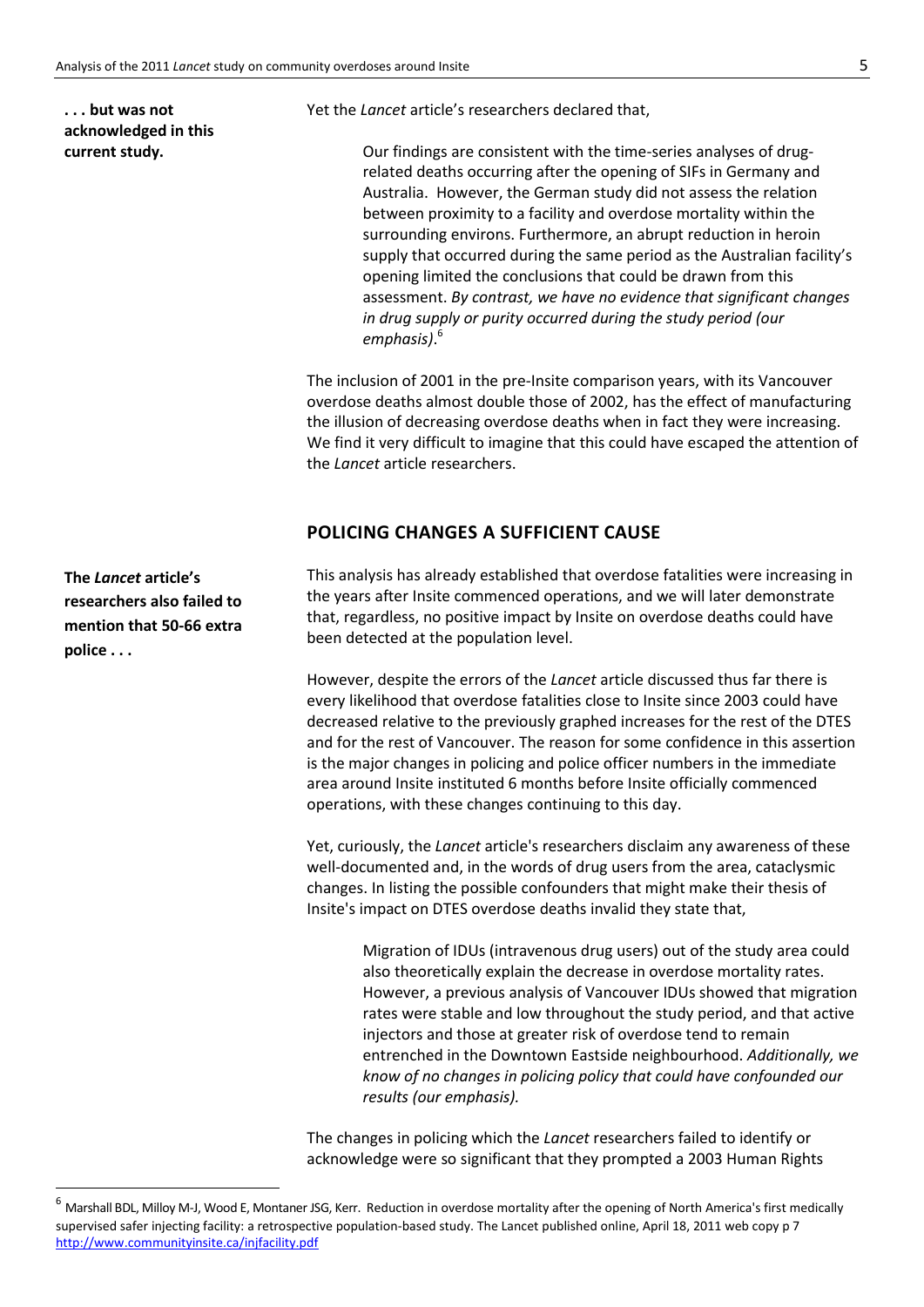Watch complaint to the United Nations<sup>7</sup> as well as national, provincial and local governments,<sup>8</sup> but far more significantly, for the sake of this analysis, it also prompted a 6 page journal article in the Canadian Medical Association Journal in May 2004 titled, 'Displacement of Canada's largest public illicit drug market in response to a police crackdown.<sup>19</sup> The article, which was highly critical of the police action, was researched by a team of nine, three of whom are part of the team which researched the 2011 *Lancet* article which so carefully disclaimed any knowledge of changes to policing in the DTES - *Evan Wood, Patricia M. Spittal, Will Small, Thomas Kerr, Kathy Li, Robert S. Hogg, Mark W. Tyndall, Julio S.G. Montaner, Martin Schechter*.

It is important to recognise that this crackdown, for the first 6 months, targeted the four city blocks in the DTES surrounding the epicentre of the open drug market in that area – an intersection of Vancouver streets metres from where Insite now stands.<sup>10</sup> Reproduced below are observations from the May 2004 study on drug user displacement,

Although there has been wide speculation on other impacts of the increased police activity, including anecdotal reports of increased enrolment in methadone programs on the one hand and charges of widespread violation of human rights on the other, the crackdown's effects had not been rigorously evaluated. (p 1551)

The stated goals of the "crackdown" involved "disrupting the open drug market and interrupting the cycle of crime and drug use that marks the streets of the Downtown Eastside. (p 1551)

Since public injection drug use and dealing have historically been concentrated on the corner of the DTES's Main and Hastings streets, we defined the area within a 1-block radius of the corner of Main and Hastings as "the core" and peripheral areas in the DTES as "outside the core. (p 1551)

As Table 2 shows, we found significant increases in reporting that police presence had affected where drugs were used and had led to outdoor (but not indoor) drug use. The latter finding was supported by a significant increase in reporting of a change in the neighbourhood or alley of use because of police presence . . . (p 1553)

As Fig. 1 shows, the total number of used syringes found on the *streets in the core* (panel a) decreased significantly after the crackdown, from a monthly average of **1082** in the 3 months before Apr. 1 to **585** in the 3 months after Apr. 1 *(t* test: p = 0.003). However, a significant increase in unsafe disposal of used syringes was observed *outside* the core (panel b), the monthly average total number rising from **784** to **1253** in the same periods *(t* test: p = 0.002). We also found that use of the 6 public boxes for the safe disposal of used syringes (panel c) - 4 in the core and 2 outside the core - decreased significantly, from a monthly average total

 $\overline{a}$ 

<sup>7</sup> <http://www.unhcr.org/refworld/country,,HRW,,CAN,,3f4f594fd,0.html>

<sup>8</sup> [http://www.hrw.org/node/12330/section/](http://www.hrw.org/node/12330/section/7)' for a full description of Human Rights Watch observations and actions, particularly section 7  $9$  Wood E, Spittal PM, Small W, Kerr T, Li K, Hogg RS, Tyndall MW, Montaner JSG, Schechter M. Displacement of Canada's largest public illicit drug market in response to a police crackdown. CMAJ May 11, 2004; 170 (10) pp 1551-6 http://www.cmaj.ca/content/170/10/1551.full  $10$  Wood E, Spittal PM, Small W, Kerr T, Li K, Hogg RS, Tyndall MW, Montaner JSG, Schechter M. Displacement of Canada's largest public illicit

drug market in response to a police crackdown. CMAJ May 11, 2004; 170 (10) p 1552 http://www.cmaj.ca/content/170/10/1551.full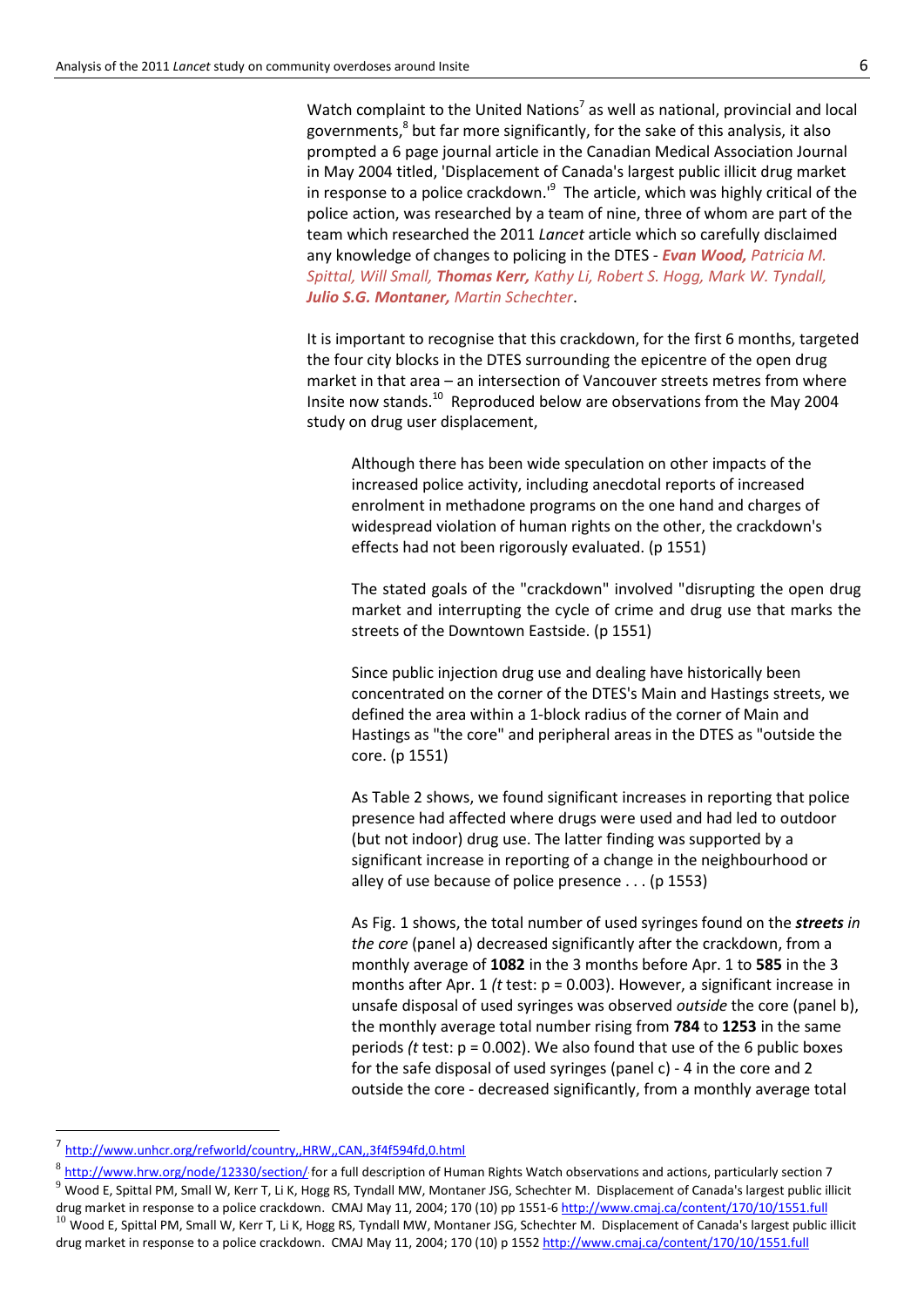**. . . were specifically assigned to the 12 city blocks surrounding Insite since April 2003 . . .**

**. . . which are a significant part of the target area in which the questionable 35% reduction was said to occur.**

1

number of **865** in the 3 months before Apr. 1 to **502** in the 3 months after Apr. 1 *(t* test: p = 0.018) *(our emphases).* (p 1552)

Although evidence suggested that police presence made it more difficult to obtain drugs, this appeared to be explained by displacement of drug dealers. Other studies have similarly shown that concentrated police presence tends to displace drug-use activities and associated crime to neighbouring areas. Our results probably explain reports of increased injection drug use, drug-related crime and other public-order concerns in neighbourhoods where activities related to illicit drug use and the sex trade emerged or intensified in the wake of the crackdown. (p 1554)

Our results support anecdotal reports of increased public drug use and displacement of drug users, . . . (p 1555)

It is clear from the above statements that the policing commencing 7 April 2003 removed drug dealers and public drug use from the four block area around where Insite stands today. The removal of the open drug market, associated with less discarded needles on the street, less public injections and less overdose mortality in the area was extended when Insite commenced operations in September 2003, from 50 police $^{11}$  to 65 police, now covering a 12 block area. Below are statements from Vancouver police,

> Yes, four officers per day, 22 hours per day, 7 days per week, for one year from Sept 03 - Sep 04 in the block at all times with cell phone access directly to them by SIS staff. These officers were paid on overtime callout at double time for that whole year. The Vancouver agreement paid for that. At the same time 60 other officers were deployed in a 5-block area and still are to this day. The police took care of public disorder. The SIS enhanced public disorder.<sup>12</sup>

Beat deployment changed a little over the years: 2003 - 4 squads x 16 men = 64; 2004 - 4 x 12 = 48 men; 2009 - 6 x 11 = 66 men. 66 police officers (6 squads of 11) plus 6 sergeants - 72. Keep in mind most squads have one spot empty so we are not really at capacity. BET teams police the area between Gore on the East, Powell, Pender and Abbott Streets.<sup>13</sup>

Below is a map of the area of <500 metre radius around Insite studied by the *Lancet* authors, taken from their own Powerpoint presentation on the *Lancet* article's data.<sup>14</sup> Their map indicates the location of overdose deaths within the 500 metre radius area around Insite by bright red dots with those outside the target area appearing with white semi-transparent overlay – Insite is marked by the yellow dot. We in turn have provided a semi-transparent yellow overlay above the 12 block area nominated by police as the BET beat.

 $11$  Wood E, Spittal PM, Small W, Kerr T, Li K, Hogg RS, Tyndall MW, Montaner JSG, Schechter M. Displacement of Canada's largest public illicit drug market in response to a police crackdown. CMAJ May 11, 2004; 170 (10) p 1551 http://www.cmaj.ca/content/170/10/1551.full

<sup>&</sup>lt;sup>12</sup> Mangham C2. A Critique of Canada's INSITE Injection Site and its Parent Philosophy: Implications and Recommendations for Policy Planning. Journal of Global Drug Policy and Practice Vol 1, Issue 2 - Summer 2007<http://www.globaldrugpolicy.org/1/2/2.php>

<sup>&</sup>lt;sup>13</sup> Correspondence by Vancouver police with Drug Prevention Network of Canada

 $14$  Milloy M-J, Marshal B, Wood E, Montaner J, Kerr T. Burden of illicit drug overdose mortality in British Columbia and the effect of Vancouver's Supervised Injection Facility. See Slide 32 [http://www.bccdc.ca/NR/rdonlyres/850336FA-06F1-4D19-88D6-](http://www.bccdc.ca/NR/rdonlyres/850336FA-06F1-4D19-88D6-5223DABF54D2/0/May6BurdenofIllicitDrugOverdoseMortalityinBC.pdf) [5223DABF54D2/0/May6BurdenofIllicitDrugOverdoseMortalityinBC.pdf](http://www.bccdc.ca/NR/rdonlyres/850336FA-06F1-4D19-88D6-5223DABF54D2/0/May6BurdenofIllicitDrugOverdoseMortalityinBC.pdf)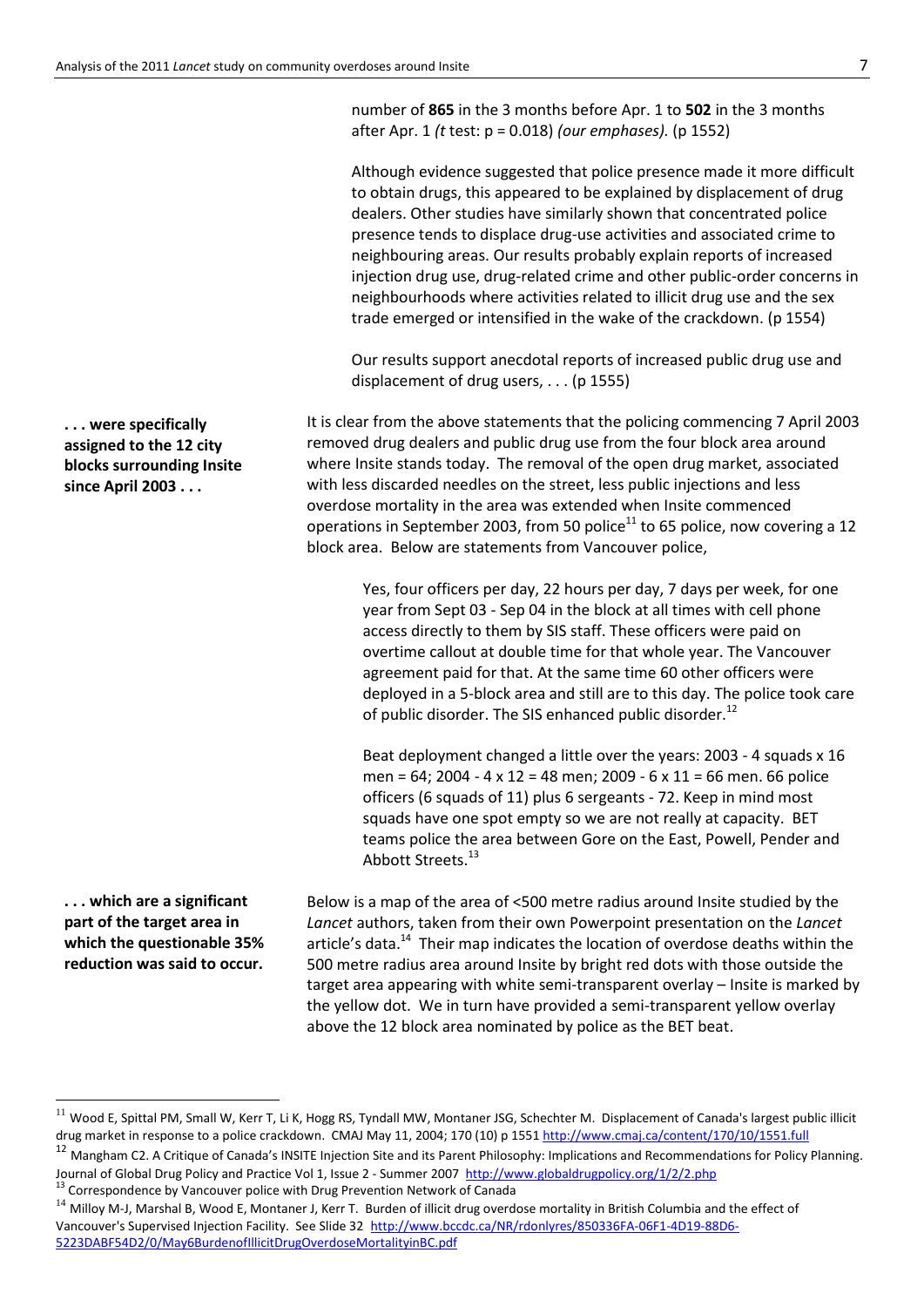

**A change in policing such as this could account for any possible shift in overdose deaths from the vicinity of Insite. Remarkably, three of the** *Lancet* **article's researchers had previously published a detailed analysis of the effects of the changed policing, where they described drug users as 'displaced' from the area around Insite.**

26 of the total 89 overdose deaths between 2001 and 2005 located by the *Lancet* article researchers appear outside of the BET patrol area, giving perhaps a safe range of 59-63 deaths within the area heavily policed. Unfortunately, the *Lancet* article researchers have failed to differentiate which of the overdose locations pre-existed Insite's commencement, which prevents definitive comparisons of the effect of policing on overdose fatalities. Nevertheless, the displacement of drug dealers and public drug use away from this area to the surrounding fringes, noted by three of the *Lancet* article researchers in the May 2004 study does indeed suggest decreased overdose fatalities around Insite by virtue of the changed policing. In our analysis, we can find no reason for the *Lancet* article to assert,

*Additionally, we know of no changes in policing policy that could have confounded our results.*

Of some importance to this issue, one of our analysis team, Dr Colin Mangham, made these observations in questioning the conclusions of another study by Wood et al. in 2007,

> **Wood E, Tyndall MW, Lai C, Montaner JG, & Kerr T. Impact of a medically supervised safer injecting facility on drug dealing and other drug-related crime. Substance Abuse Treatment, Prevention, and Policy. 2006; 1:13.**

> As with the previous report, this article makes only a "no harm" claim. It fails to acknowledge or discuss the impact of police activity. In fact, there was a substantial police presence during the period of the study.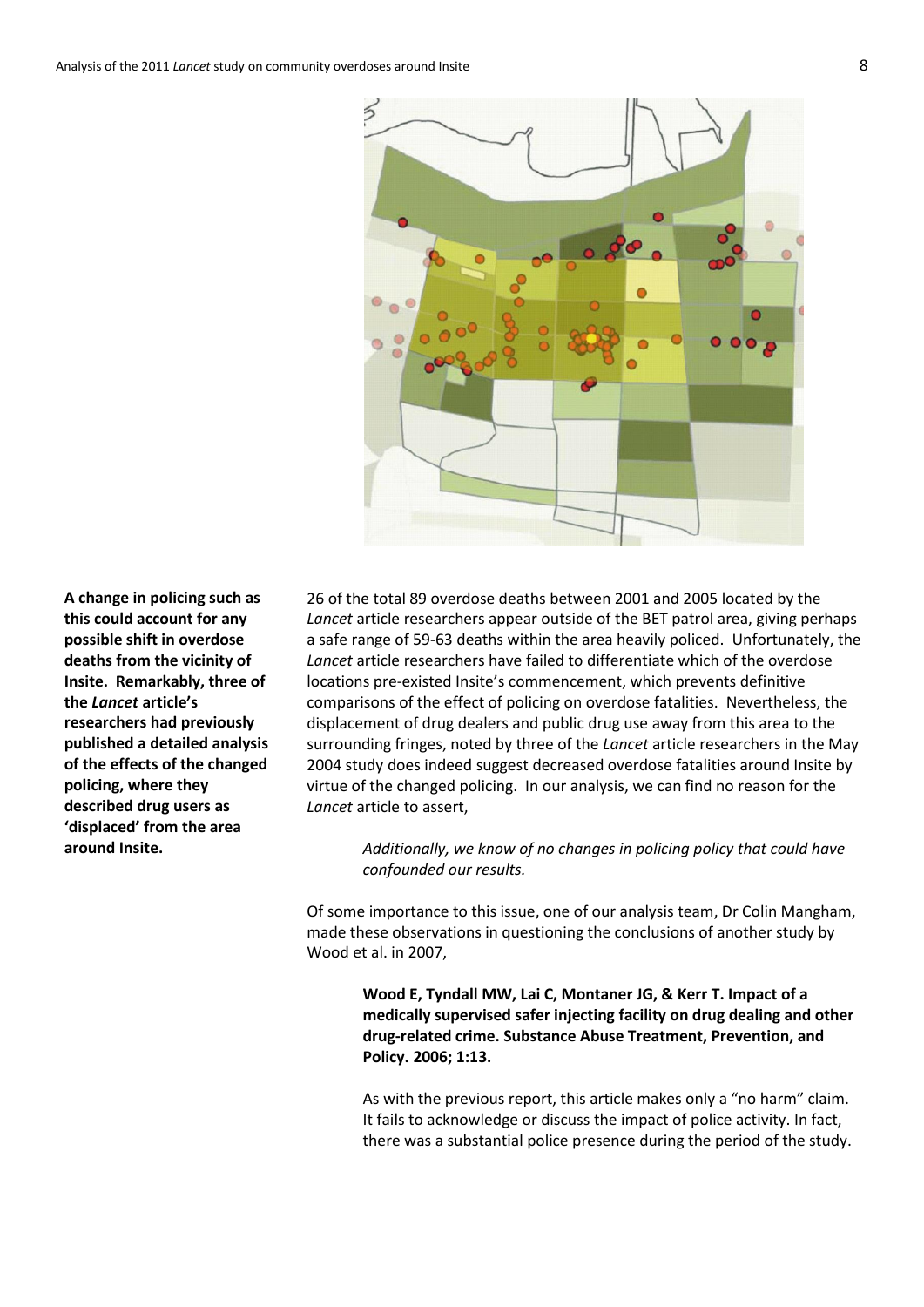It is misleading for any inference to be made that INSITE had any impact on crime or on public disorder. Police presence more than accounts for any changes in either.<sup>15</sup>

# **INSITE AVERTS JUST ONE DEATH PER YEAR**

In 2008, the Canadian Government's (Parliament 40) Expert Advisory Committee (EAC), convened to evaluate Insite, also completed an international review of injecting rooms worldwide, becoming only the second extensive international review of injecting facilities after the 2004 European Monitoring Centre for Drugs and Drug Addiction (EMCDDA) review by Dagmar Hedrich.<sup>16</sup> The EAC calculated that Insite, with around 144,000 opiate injections annually at that time, saved just 1.08 lives per year.<sup>17</sup> We note that such a small impact on averted deaths could therefore not be detected in population surveys of overdose fatalities.

This estimate accords well with the highly defensible method used in the 2004 EMCDDA review which calculated the number of lives saved by German consumption rooms annually. Hedrich estimated the number of lives saved for the 500,000 opiate injections across all 25 injecting rooms in Germany, calculating that they cumulatively saved 10 lives per year.<sup>18</sup>

### **a. EMCDDA method**

The European Monitoring Centre (EMCDDA) 2004 Review of Drug Consumption Rooms <http://www.emcdda.europa.eu/html.cfm/index54125EN.html> , which incidentally is highly supportive of injecting rooms, uses the following method on page 54 to calculate lives saved for all 25 consumption rooms across Germany. It calculates from:

- 1. known annual overdose mortality rates per 100 dependent heroin users (estimated to be 2%)
- 2. the number of injections for 100 dependent heroin users per year (1,000 injections per user per year)

Thus 100 dependent heroin users, cumulatively injecting 100,000 times a year between them, will be expected from the review's designated mortality rate to have 2 overdose fatalities annually. 500,000 injections yield 10 expected fatalities averted by the 25 injecting rooms across Germany.

Drug Free Australia has noted that the EMCDDA review's estimated 2% overdose fatality rate seems excessive in light of the EMCDDA's own mortality studies for 5 European countries,<sup>19</sup> (where Germany was not included, but where Spain, with the highest heroin overdose mortality, was still well below 2%).

[reduction/consumption-rooms](http://www.emcdda.europa.eu/themes/harm-reduction/consumption-rooms)

**.** 

**The facility is statistically capable of saving just one life per year from fatal overdose, a reduction which would not be detectable at the population level.** 

**This estimate is backed by the European Monitoring Centre's methodology . . .**

<sup>&</sup>lt;sup>15</sup> Mangham C. A Critique of Canada's INSITE Injection Site and its Parent Philosophy: Implications and Recommendations for Policy Planning. Journal of Global Drug Policy and Practice Vol 1, Issue 2 - Summer 2007<http://www.globaldrugpolicy.org/1/2/2.php>

<sup>&</sup>lt;sup>16</sup> Hedrich D. European Report on Drug Consumption Rooms. EMCDDA (2004) [http://www.emcdda.europa.eu/themes/harm-](http://www.emcdda.europa.eu/themes/harm-reduction/consumption-rooms)

<sup>17</sup> See the Expert Advisory Committee's **Executive Summary vii** [http://www.hc-sc.gc.ca/ahc-asc/pubs/\\_sites-lieux/insite/index-eng.php#insite](http://www.hc-sc.gc.ca/ahc-asc/pubs/_sites-lieux/insite/index-eng.php#insite)

<sup>&</sup>lt;sup>18</sup> Hedrich D. European Report on Drug Consumption Rooms. EMCDDA (2004) p 54 [http://www.emcdda.europa.eu/themes/harm](http://www.emcdda.europa.eu/themes/harm-reduction/consumption-rooms)[reduction/consumption-rooms](http://www.emcdda.europa.eu/themes/harm-reduction/consumption-rooms)

<sup>&</sup>lt;sup>19</sup> EMCDDA, Implementation, follow-up and analysis of cohort studies on mortality among drug users in European Union member States; Lisbon: EMCDDA, July, 1999 /first and second phase reports)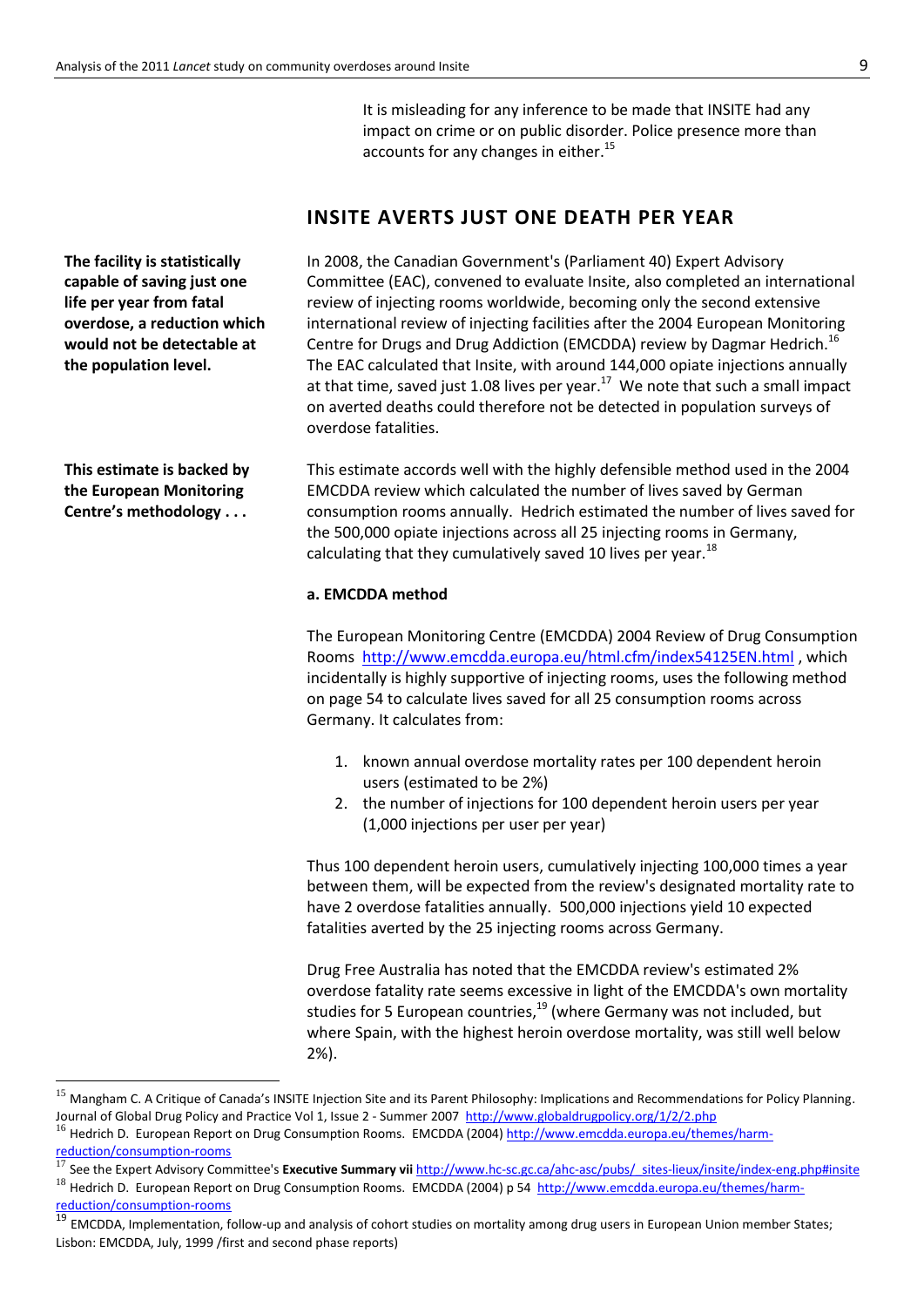The percentages by country were:

| Barcelona - Spain       | 1.4%    |
|-------------------------|---------|
| Rome - Italy            | 0.2%    |
| Sweden                  | 0.7%    |
| Amsterdam - Netherlands | unknown |
| Vienna - Austria        | 0.2%    |

The Canadian Expert Advisory Committee 2008 review [http://www.hc](http://www.hc-sc.gc.ca/ahc-asc/pubs/_sites-lieux/insite/index-eng.php#insite)[sc.gc.ca/ahc-asc/pubs/\\_sites-lieux/insite/index-eng.php#insite](http://www.hc-sc.gc.ca/ahc-asc/pubs/_sites-lieux/insite/index-eng.php#insite) did not declare the method by which it concluded that 1.08 lives are saved by Vancouver's Insite per year, however the estimate is identical to that found in Andresen and Boyd's cost-benefit study on Insite in 2009 where the method is well described.<sup>20</sup> Alternatively the EMCDDA method, used with Canadian data and assumptions, yields the same result. Canadian heroin mortality in 2002/3 was roughly the same as Australia's at 1% (958 deaths from more than 80,000 dependent heroin users)<sup>21</sup> and mortality percentages for 2006 or 2007 might well be expected to be little changed. Further, the Expert Advisory Committee clearly state their assumption that a typical Canadian heroin user injects 4 times daily, $^{22}$  a higher average than the 2-3 times daily assumed by the EMCDDA review.

Thus 100 Canadian heroin users will cumulatively inject 146,000 times annually, and the 2007 data of 144,000 opiate injections in the facility (opiates and cocaine are often injected together) might be expected to avert the death of the one injection in 146,000 which would likely have been fatal. (It should be noted that cocaine solely by itself has historically accounted for a very small proportion of deaths in British Columbia).<sup>23</sup>

#### **b. Invalid calculations from overdoses in the facility**

In Drug Free Australia's 2007 and 2010 analyses of the Sydney Medically Supervised Injecting Centre, non-fatal overdose rates reported by heroin users during the years of plentiful heroin supply in Australia were 2.3 overdoses per 10,000 injections, as compared to rates of overdose inside the Sydney injecting centre of 72 overdoses per 10,000 opiate injections over its nine years of operation. This disparity is even more remarkable when it is considered that only 44% of Sydney injecting centre clients had previously overdosed.

Rates of overdose in the Sydney injecting centre which are 32 times higher than clients' documented previous rates of overdose have, on the testimony of exclients of the centre, $^{24}$  been due to a culture of experimentation with cocktails of illicit and prescription drugs, mostly involving heroin. The government-

[http://www.parliament.nsw.gov.au/prod/parlment/hansart.nsf/V3Key/LC20070626035,](http://www.parliament.nsw.gov.au/prod/parlment/hansart.nsf/V3Key/LC20070626035) also Andrew Fraser's speech to NSW Parliament,Legislative Assembly 21 October 2010 <http://www.parliament.nsw.gov.au/prod/parlment/hansart.nsf/V3Key/LC20070626035>

**. . . and avoids the error of naively assuming overdose rates in the facility match overdose rates in the community.** 

1

<sup>&</sup>lt;sup>20</sup> Andresen MA, Boyd N. A cost-benefit and cost-effectiveness analysis of Vancouver's supervised injection facility. International Journal of Drug Policy 2010 Jan;21(1):70-6. Epub 2009 May 6. <http://www.educatingharper.com/documents/Costbenefit.pdf>

 $^{21}$  Popova S, Rehm J, Fischer B. An overview of illegal opioid use and health services utilization in Canada[. Public Health.](http://www.ncbi.nlm.nih.gov/pubmed/16476455) 2006 Apr;120(4):320-8. Epub 2006 Feb 14 p[1 http://www.ncbi.nlm.nih.gov/pubmed/16476455](http://www.ncbi.nlm.nih.gov/pubmed/16476455)

<sup>&</sup>lt;sup>22</sup> See the Expert Advisory Committee's **Background** section, 4<sup>th</sup> paragraph [http://www.hc-sc.gc.ca/ahc-asc/pubs/\\_sites-lieux/insite/index](http://www.hc-sc.gc.ca/ahc-asc/pubs/_sites-lieux/insite/index-eng.php#insite)[eng.php#insite](http://www.hc-sc.gc.ca/ahc-asc/pubs/_sites-lieux/insite/index-eng.php#insite)

See a useful summary of the BC Coroner's report from the mid-90's before mixing heroin and cocaine was as prevalent <http://www.cannabisculture.com/v2/articles/973.html>

<sup>24</sup> Gordon Moyes speech to NSW Parliament Legislative Council Hansard 26 July 2007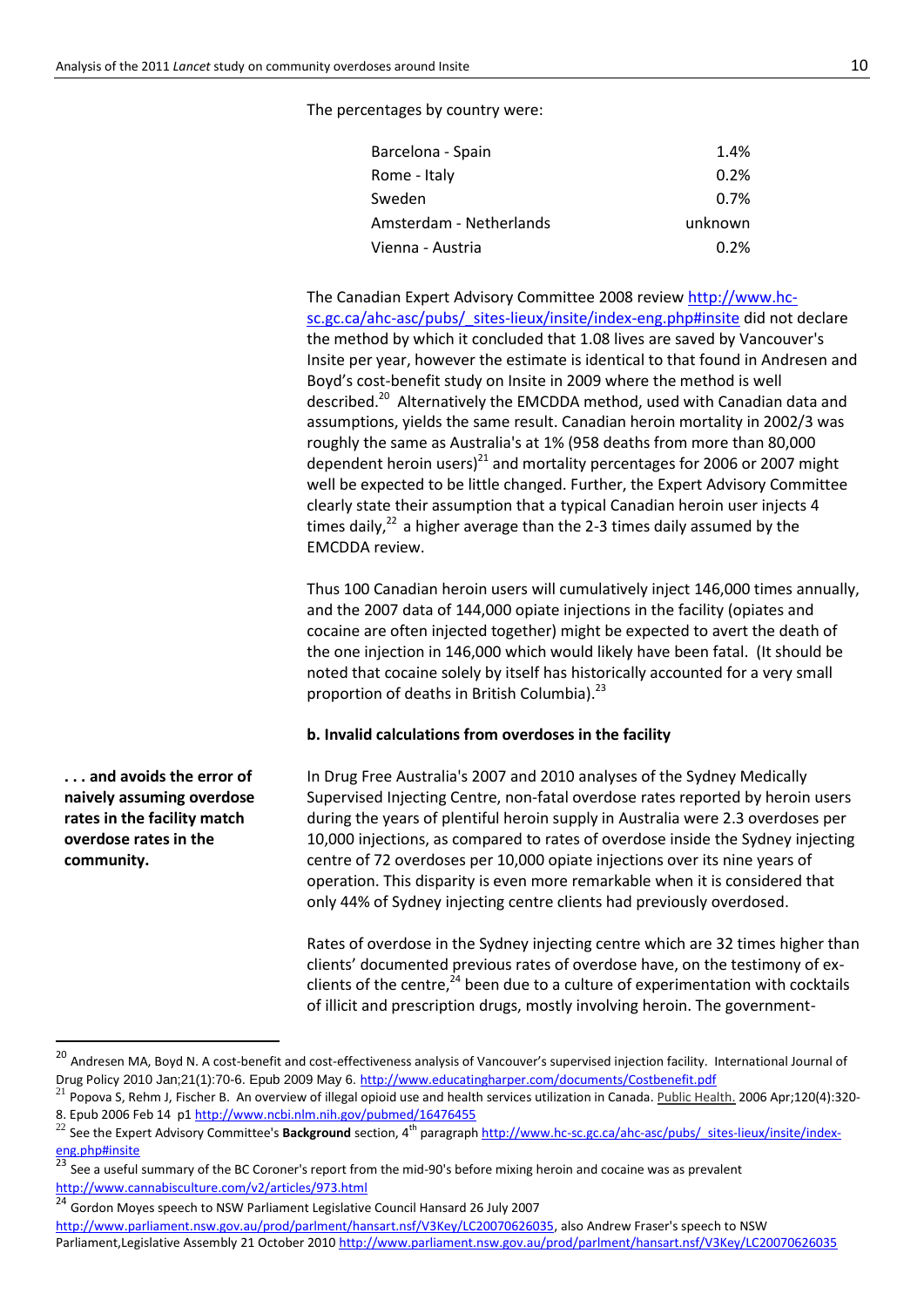funded evaluation in 2003 also speculated that experimentation with higher doses of heroin in the assured safety of the centre may explain the inordinately high overdose rates. Evaluations commissioned by the NSW Government to estimate the number of deaths averted by the Sydney injecting centre uniformly failed to compare client's overdose histories with overdose rates in the injecting centre, naively calculating the number of lives saved from the artificially elevated number of overdoses in the centre prompted by experimentation in safety.

Insite's rate of overdose intervention for the 1,004 that were recorded between 2004 and 2008 was 13 overdoses per 10,000 injections according to a study by *M-J. S. Milloy, Thomas Kerr, Mark Tyndall, Julio Montaner, Evan Wood*, titled 'Estimated Drug Overdose Deaths Averted by North America's First Medically Supervised Safer Injection Facility<sup>'.25</sup> Calculations in the Milloy et al. study yielded estimates of between 2 and 12 deaths averted per year in the facility.

However, the researchers' estimates of deaths averted have no plausibility when it is considered that they recorded 28 overdose deaths for the whole of the Downtown Eastside for 2005 and 2006 each, as per Table 2 in their study, while also acknowledging that Insite hosts only 5% of all injections in the entire DTES.<sup>26</sup> Their estimate of 2-12 averted deaths per annum were calculated from the 453 of the 1,004 overdoses deemed 'potentially fatal' by the researchers (all, it would seem, attracting naloxone administration), averaging 8.9 administrations per month in Insite, while the rest of the DTES, with 95% of all injections in the area, averaged just 31 naloxone administrations per month in 2002/3, a year with only 30% less overdose fatalities than 2005 and 2006 (Panel B in the Canadian/Australian heroin shortage study indicates around 370 naloxone administrations in the entire DTES during 2002/3 before Insite opened).<sup>27</sup> The disparity of so many naloxone interventions in Insite is plainly visible and the explanation that Insite clients are at such a significantly higher risk of overdose than other dependent users in the DTES is neither cogent nor demonstrated.

Estimates of deaths averted, calculated from the number of overdoses within Insite, have no validity while differences between overdose rates within Insite and outside it remain unexamined and highly disparate. Such a naïve approach to estimates, which has been apparent for both the Sydney and Vancouver facilities, should be shunned by political and bureaucratic decision makers.

### **41% OF BC OVERDOSE DEATHS NON-INJECTION-RELATED**

**In their unsubstantiated claim of decreased overdose deaths as a result of Insite's presence, the researchers** 

 $\overline{a}$ 

A further failing of the *Lancet* article is the researchers' non-disclosure of the percentage of overdose deaths in British Columbia which is non-injectionrelated. It is clear that only injection-related overdose fatalities in the DTES would be relevant to their study of the apparent impact of Insite as a local

<sup>&</sup>lt;sup>25</sup> Millov M-JS, Kerr T, Tyndall M, Montaner J, Wood E. Estimated Drug Overdose Deaths Averted by North America's First Medically-Supervised Safer Injection Facility. PLoS ONE, October 2008 Volume 3 Issue 10 <http://www.plosone.org/article/info:doi/10.1371/journal.pone.0003351>

<sup>&</sup>lt;sup>26</sup> We note that Andresen MA, Boyd N. A cost-benefit and cost-effectiveness analysis of Vancouver's supervised injection facility. International Journal of Drug Policy 2010 Jan;21(1):70-6. Epub 2009 May 6[. http://www.educatingharper.com/documents/Costbenefit.pdf](http://www.educatingharper.com/documents/Costbenefit.pdf) records an estimate of 4,565,000 injections per year for the DTES as a whole

<sup>27</sup> Wood E, Stoltz JA, Li K, Montaner JS, Kerr T. Changes in Canadian heroin supply coinciding with the Australian heroin shortage. Addiction 101 (2004) p 689-695 <http://www.ncbi.nlm.nih.gov/pubmed/16669902>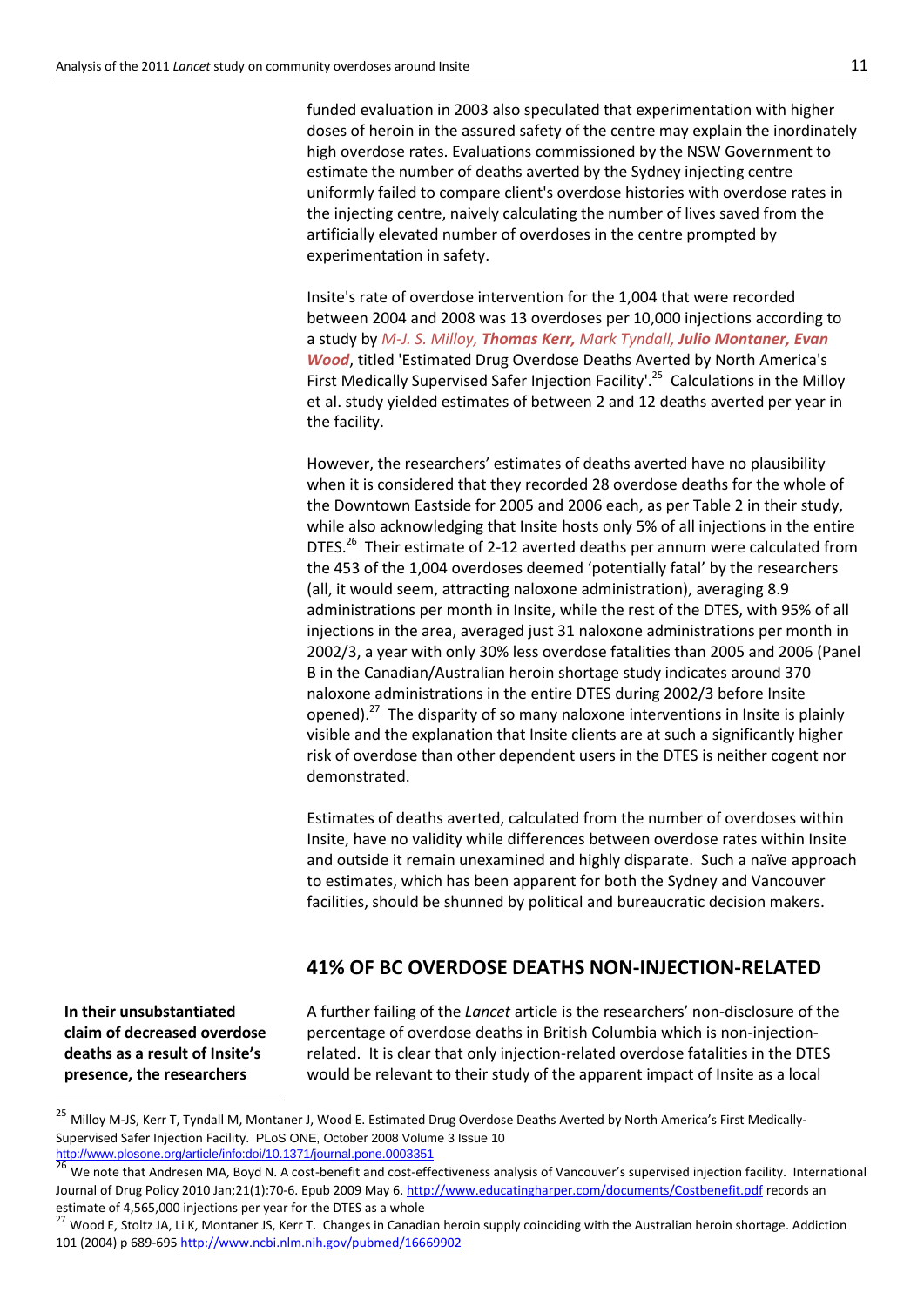**further failed to mention that 41% of British Columbia's overdose fatalities are not even injection-related, . . .**

supervised injection facility.

Yet the *Lancet* article's own researchers do in fact elsewhere declare the percentage of BC overdose deaths which are injection-related in their internetaccessible presentation, 'Burden of illicit drug overdose mortality in British Columbia and the effect of Vancouver's Supervised Injection Facility'.<sup>28</sup> In this presentation Injection-related overdose fatalities compose 59.5% of British Columbia's total of 909 deaths between 2001 and 2005,<sup>29</sup> leaving 40.5% which are non-injection-related as per the reproduction of Slide 17 from this presentation below:

| <b>TABLE 3.</b> Unadjusted logistic regression analysis of factors associated with First Nations | status among individuals dying of illicit drug overdoses, province of British<br>Columbia, 2001 - 2005 ( $n = 909$ decedents) |                                    |               |                         |  |
|--------------------------------------------------------------------------------------------------|-------------------------------------------------------------------------------------------------------------------------------|------------------------------------|---------------|-------------------------|--|
| Characteristic                                                                                   | Total<br>909 (100.0)<br>n(%)                                                                                                  | Aboriginal<br>104(11.4)<br>$n$ (%) | Odds<br>Ratio | 95% Confidence Interval |  |
| Injection-related                                                                                |                                                                                                                               |                                    |               |                         |  |
| No                                                                                               | 368 (40.5)                                                                                                                    | 30(28.8)                           | 1.00          |                         |  |
| Yes                                                                                              | 541 (59.5)                                                                                                                    | 74 (71.2)                          | 1.79          | $1.13 - 2.79$           |  |
| <b>Opioids detected</b>                                                                          |                                                                                                                               |                                    |               |                         |  |
| No                                                                                               | 466 (51.3)                                                                                                                    | 54 (51.9)                          | 1.00          |                         |  |
| Yes                                                                                              | 443 (48.7)                                                                                                                    | 50(48.1)                           | 0.97          | $0.64 - 1.46$           |  |
| <b>Cocaine detected</b>                                                                          |                                                                                                                               |                                    |               |                         |  |
| No                                                                                               | 374(41.1)                                                                                                                     | 42 (40.3)                          | 1.00          |                         |  |
| Yes                                                                                              | 535 (58.9)                                                                                                                    | 62 (59.6)                          | 1.04          | $0.68 - 1.57$           |  |
| <b>ATS</b> detected                                                                              |                                                                                                                               |                                    |               |                         |  |
| No                                                                                               | 880 (96.8)                                                                                                                    | 103 (99.0)                         | 1.00          |                         |  |
| Yes                                                                                              | 29(3.2)                                                                                                                       | 1(1.0)                             | 0.27          | $0.04 - 2.00$           |  |
| <b>Alcohol detected</b>                                                                          |                                                                                                                               |                                    |               |                         |  |
| No                                                                                               | 840 (92.4)                                                                                                                    | 94 (90.4)                          | 1.00          |                         |  |
| Yes                                                                                              | 69 (7.6)                                                                                                                      | 10(9.6)                            | 1.35          | $0.67 - 2.72$           |  |
| <b>Polydrugs detected</b>                                                                        |                                                                                                                               |                                    |               |                         |  |
| <b>No</b>                                                                                        | 598 (65.8)                                                                                                                    | 66 (63.5)                          | 1.00          |                         |  |
| Yes                                                                                              | 311 (34.2)                                                                                                                    | 38 (36.5)                          | 1.12          | $0.73 - 1.72$           |  |

While it entirely probable that the DTES might have a higher percentage of injection-related overdose deaths than the rest of BC, it is just as clear that with such a high percentage of BC deaths not related to injection the DTES will still have a considerable number of deaths which are likewise non-injection-related.

The failure of the researchers to declare that a percentage of deaths are noninjection related or to nominate this percentage for the DTES, then further to calculate all deaths in the DTES as being injection-related when they clearly appear from the BC Coroner data to be otherwise, is inexplicable.

**. . . and therefore not relevant to any putative impact Insite may have.**

**.** 

Whatever the percentage of overdose fatalities were between 2001 and 2005 in the DTES, the inclusion of any non-injection-related overdose deaths in a study on a Supervised Injecting Facility's impact on the community is both invalid and indefensible, falsely inflating the supposed deaths averted.

 $^{28}$  Milloy M-J, Marshal B, Wood E, Montaner J, Kerr T. Burden of illicit drug overdose mortality in British Columbia and the effect of Vancouver's Supervised Injection Facility. see Slide 17 [http://www.bccdc.ca/NR/rdonlyres/850336FA-06F1-4D19-88D6-](http://www.bccdc.ca/NR/rdonlyres/850336FA-06F1-4D19-88D6-5223DABF54D2/0/May6BurdenofIllicitDrugOverdoseMortalityinBC.pdf) [5223DABF54D2/0/May6BurdenofIllicitDrugOverdoseMortalityinBC.pdf](http://www.bccdc.ca/NR/rdonlyres/850336FA-06F1-4D19-88D6-5223DABF54D2/0/May6BurdenofIllicitDrugOverdoseMortalityinBC.pdf)

<sup>223</sup> DADI 3422 U. Maybell denominate specifies a strategy in the U.S. of the State of the Coroner's data for British Columbia indicates 932 accidental OD deaths excluding suicide/homicide/undetermined deaths for the period 2001-2005 (British Columbia Coroner's Service data 1997-2007, [http://www.pssg.gov.bc.ca/coroners/publications/docs/stats-illicitdrugdeaths-1997-2007.pdf\)](http://www.pssg.gov.bc.ca/coroners/publications/docs/stats-illicitdrugdeaths-1997-2007.pdf) which differs slightly to the 909 cited by Milloy

et al. Nevertheless, where 40.5% of all BC overdose deaths are non-injection-related, the difference of 23 deaths between the two datasets is not refractory to our criticism of the *Lancet* article's failure.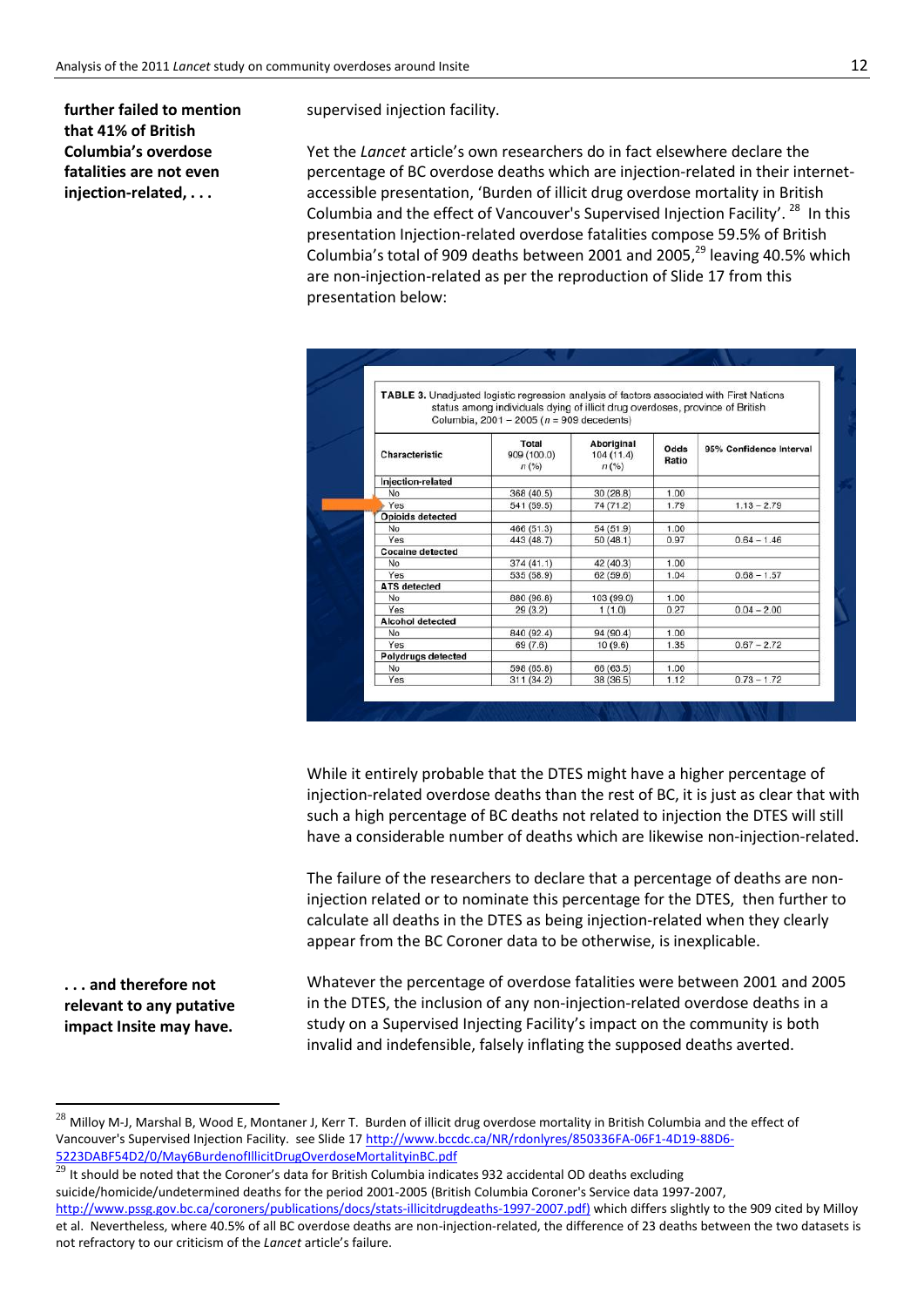# **SHORTCOMINGS OF THE PEER-REVIEWED STUDIES**

In this analysis we have demonstrated that the 2011 *Lancet* article on reduced overdoses in the immediate vicinity of Insite had considerable, demonstrable errors. These errors were in its assertions of:

- 1. decreased overdoses for Vancouver when the Coroner's data indicates incontrovertible increases, achieved by an indefensible, inflated baseline which included 2001, a year of demonstrably higher overdose deaths in Vancouver
- 2. no detectable policing confounders which might alter their findings when in fact there were extensive changes to policing in the midst of their study's focus years
- 3. the inclusion of an unspecified number of non-injection-related overdose deaths in the study as relevant to the impact of Insite on the DTES levels of overdose deaths

Once these errors are accounted for the claims for Insite's effectiveness in reducing overdoses fatalities in the Vancouver area, beyond the Canadian Government's Expert Advisory Committee 's estimate of one life saved per year, are shown to be entirely without foundation.

At the political level, the *Lancet* study was highly influential, errors notwithstanding. Further, it is not the only influential Insite study which has had demonstrable errors. Previously we referred to an Insite study on reduced crime in the DTES, a finding credited to Insite rather than the additional 50-72 police engaged in the DTES area around Insite. Added to this are the spurious claims by Insite researchers that the facility has impacted HIV and HCV transmission, despite the claim being possible only if ALL injections by those HIV or HCV positive are hosted by Insite, which has rarely been the case.<sup>30</sup>

Further, these spurious conclusions have been the basis for vastly inflated financial estimates of Insite's supposed cost-savings in terms of comparable costs of drug harm averted for the Canadian tax-payer – all highly influential on politicians but not at all based in factual science. The 2009 Andresen and Boyd cost-benefit study calculated savings to government from 35 supposed HIV/AIDS transmissions averted by Insite annually,  $31$  despite the most authoritative international review to date not finding any demonstrated effectiveness of clean needle provision reducing HIV transmission via needle exchanges.<sup>32</sup>

These studies have all been peer-reviewed, and yet can be very quickly falsified when exposed to critical scrutiny in perhaps a more adversarial setting than that of peer-review. This may indicate some real limitations in the peer-review processes of medical journals, whereby peer-reviewers may not have the same access to localised observations and data which would falsify the hypothesis they are scrutinising.

1

<sup>&</sup>lt;sup>30</sup> Mangham C. A Critique of Canada's INSITE Injection Site and its Parent Philosophy: Implications and Recommendations for Policy Planning. Journal of Global Drug Policy and Practice Vol 1, Issue 2 - Summer 2007<http://www.globaldrugpolicy.org/1/2/2.php>

<sup>&</sup>lt;sup>31</sup> Andresen MA, Boyd N. A cost-benefit and cost-effectiveness analysis of Vancouver's supervised injection facility. International Journal of Drug Policy 2010 Jan;21(1):70-6. Epub 2009 May 6.<http://www.educatingharper.com/documents/Costbenefit.pdf>

<sup>&</sup>lt;sup>32</sup> US Institute of Medicine. Preventing HIV Infection among Injecting Drug Users in High Risk Countries: An Assessment of the Evidence. 2006 [http://www.iom.edu/Reports/2006/Preventing-HIV-Infection-among-Injecting-Drug-Users-in-High-Risk-Countries-An-Assessment-of-the-](http://www.iom.edu/Reports/2006/Preventing-HIV-Infection-among-Injecting-Drug-Users-in-High-Risk-Countries-An-Assessment-of-the-Evidence.aspx)[Evidence.aspx](http://www.iom.edu/Reports/2006/Preventing-HIV-Infection-among-Injecting-Drug-Users-in-High-Risk-Countries-An-Assessment-of-the-Evidence.aspx)